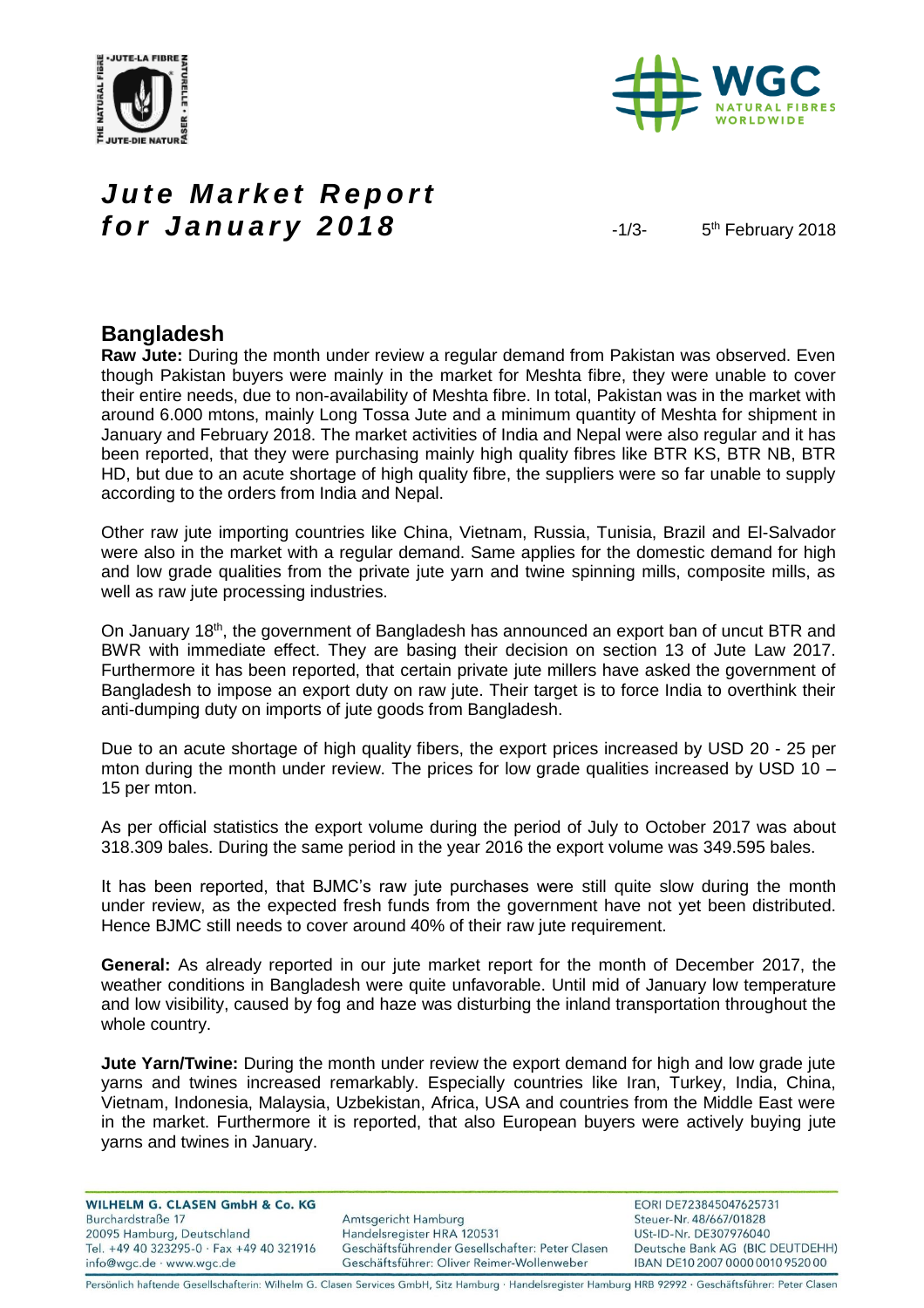



# *Jute Market Report for January 2018*  $\frac{2}{3}$

5<sup>th</sup> February 2018

The export prices for high and low grade quality yarns and twines increased by USD 25 – 30 per mton during the month under review and it is expected that the prices will increase further, because of the gradual increase of export demand for jute yarns and twines. When it comes to the domestic market, a continuous demand for sacking and hessian yarns and twines, mainly for packaging of rice and other commodities, has been observed. Due to the increased demand from both, export market and domestic market, most of the jute mills are fully booked until February 2018.

**Jute Goods:** During the month under review it has been observed that the export demand from African countries for sackings increased remarkably. Besides that, a regular demand for Hessians and Sackings from Europe, Australia, USA; Iran, China, Vietnam has been recorded. India was regularly in the market for unstitched cloth of Binola and BTwill. The export demand for CBC from the traditional buyers in Australia, New Zealand and Europe was reported being very slow during the month under review. The domestic demand for Hessians and Sackings however increased in the month of January 2018. Most of the composite mills of the private sector are busy with their running orders.

The market price situation for Sacking, Hessian and CBC remained unchanged during the month under review.

#### **India**

**Raw Jute:** During the month under review the prices for raw jute increased and it is expected that the Indian raw jute prices will increase further. JBA quotations at the end of the month were TD-4 IRs 4,250 and TD-5 IRs 3,850 per quintal.

**New Crop:** The estimated crop for 2017-18 is 95 lac bales. In 2016-17 the estimated crop was 92 lac bales. So far we have not received any official reports concerning sowing and area under cultivation.

**Jute Goods:** During the month under review the demand for Jute CBC was observed being quite slow. When it comes to the local demand for Hessians, we have received reports that are stating that the demand continues to be very poor. The export demand of Hessians was reported as regular but the requested quantities were not very much encouraging. During the month under review the market prices for Hessians from general mills increased by about 3 per cent. Selected mills kept their prices unchanged and are operating with prices, which are about 7 per cent higher than the general market price level.

The total amount of B-Twills ordered by the government was about 300,000 bales during the month under review. Certain sources reported, that about 150,000 bales would backlog up to end of January 2018. The government has asked the mills and IJMA to inform about their guaranteed supply capacity for the next three months and increased the pressure on the mills by stating, that in case of short supply, the government is ready to look for alternate packaging material. This situation lead to a sharp increase of prices for BTwills.

Most of the mills in India reported, that they are still facing an acute shortage of workers. The general market price tendency is on an upward trend, but so far with slow pace.